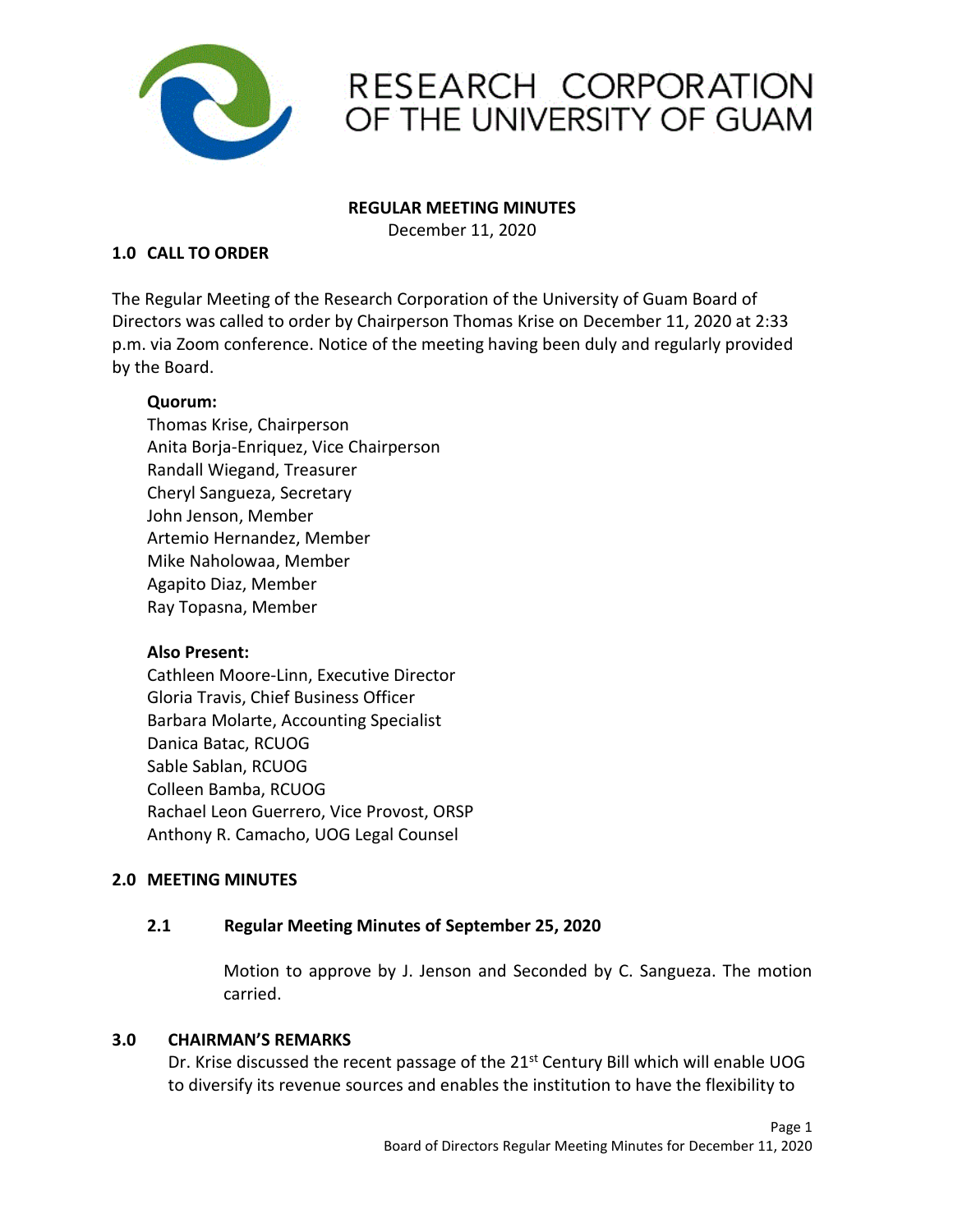

# RESEARCH CORPORATION OF THE UNIVERSITY OF GUAM

enter in public private partnerships and other activities that will improve the institution's capabilities and functions.

## **4.0 NEW BUSINESS**

# **4.1 Executive Director's Report to the Board**

C. Moore-Linn presented highlights of RCUOG's FY2020 Annual Report to the Board. Key performance indicators show increases in the following areas: 6.8% increase in the number of grants supported, 15.7% increase in grant expenditures which underscores efficiency, and a 22% increase in the number of employees compared to the prior year. RCUOG also awarded 8 travel grants in FY2020, but only one student was able to travel due to COVID-19 travel restrictions. Required by public law to be self-sufficient, RCUOG generated \$251,611 from its share of indirect costs and \$241,439 in administrative fees for a total of \$493,050 in FY2020. The annual report is available to the public and can be downloaded from www.uog.edu/rcuog.

# **4.2 Resolution No. 20-06 Relative to Amending RCUOG Position Titles and Wage Grades and Student Titles and Wage Grades**

C. Moore-Linn briefed the board on need to amend the list of position titles as several position titles were removed, while the minimum education and experience qualifications were modified for other position titles to ensure equity within a grade. Wage grades were also amended to factor in the \$9.25 minimum wage expected to occur in March 2021. Consultant Grace Donaldson performed a review of the positions, minimum qualifications and wage grades and provided recommendations. A side-by-side comparison of old and amended position titles was requested to be presented at the next quarterly meeting. Implementation is expected to occur in October 2021 after consultation with principal investigators and units. Motion to Approve by M. Naholowaa and seconded by A. Diaz. The motion carried.

# **4.3 Resolution No. 20-07 Relative to Amending the RCUOG General Pay Plan**

C. Moore-Linn briefed the board on the need to amend the General Pay Plan to align with the wage grades and position titles. Implementation is expected to occur in October 2021 after consultation with principal investigators and units. Motion to Approve by M. Naholowaa and seconded by J. Jenson. The motion carried.